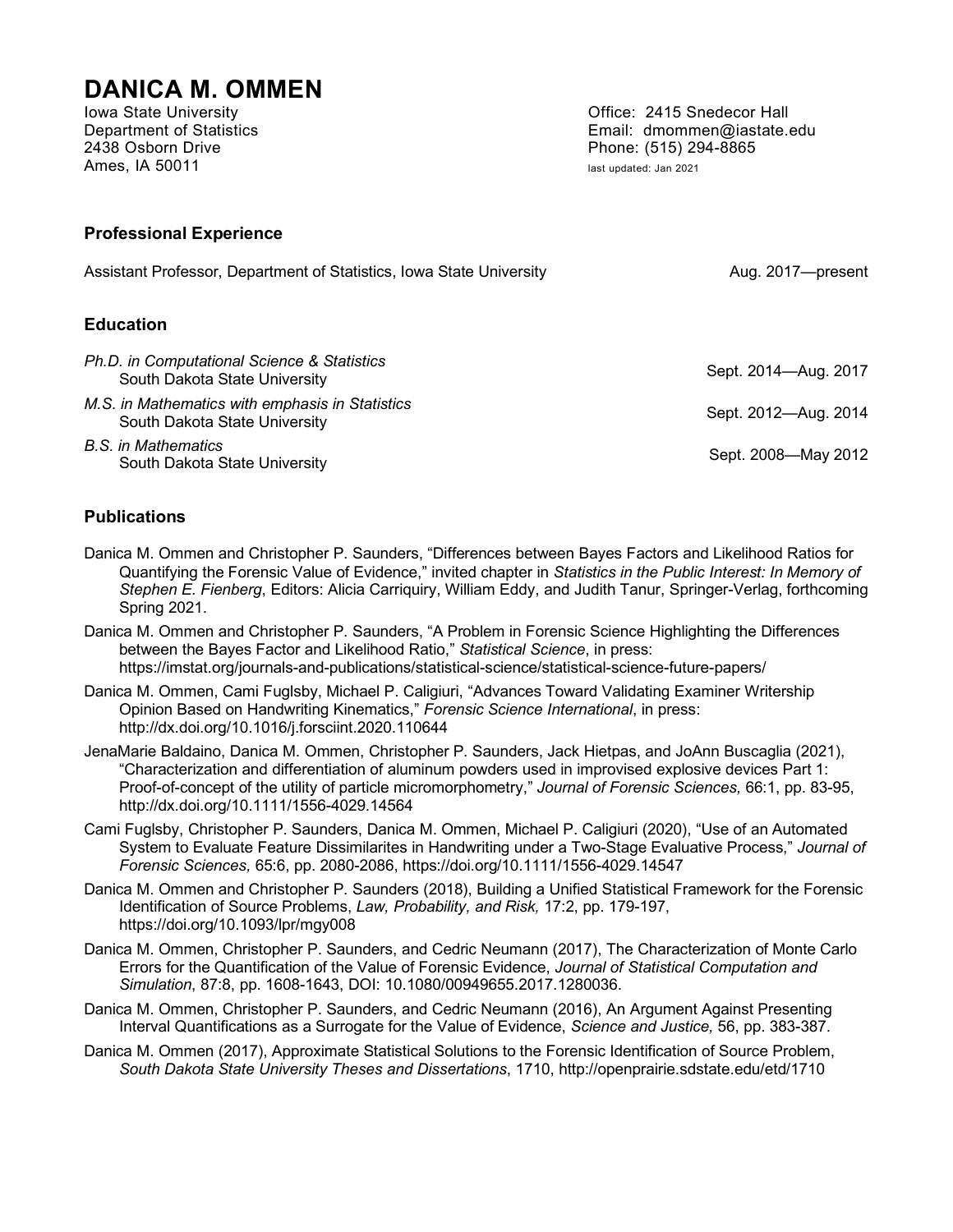# **Danica M. Ommen** Page 2

Spring 2018

| STAT 104 - <i>Introduction to Statistics</i> (1 section, 3 cr.)       |                  |
|-----------------------------------------------------------------------|------------------|
|                                                                       | <b>Fall 2020</b> |
|                                                                       | <b>Fall 2018</b> |
|                                                                       | <b>Fall 2017</b> |
| STAT 544 - Bayesian Statistics (1 section, 3 cr.)                     |                  |
|                                                                       | Spring 2020      |
| STAT 588 - Statistical Theory for Research Workers (1 section, 4 cr.) |                  |
|                                                                       | Spring 2020      |
|                                                                       | <b>Fall 2019</b> |
|                                                                       | Spring 2019      |
|                                                                       |                  |
| STAT 226 - Introduction to Business Statistics (1 section, 3 cr.)     |                  |

# **Advising (in progress)**

**Teaching** 

| Summer 2020 - present |
|-----------------------|
| Summer 2020 - present |
|                       |
| Fall 2020 - present   |
| Summer 2020 - present |
| Spring 2020 - present |
| Fall 2019 - present   |
| Spring 2019 – present |
| Fall 2019 - present   |
| Fall 2019 - present   |
|                       |

# **Advising (completed)**

| Role:                                                                    | <b>Graduation Date</b> |
|--------------------------------------------------------------------------|------------------------|
| Co-Major Professor                                                       |                        |
| Amy Crawford (with Alicia Carriguiry) - Ph.D. STAT                       | Spring 2020            |
| Miranda Tilton (with Susan Vanderplas) - M.S. STAT                       | Spring 2019            |
| Soyoung Park (with Alicia Carriquiry) - Ph.D. STAT                       | Summer 2018            |
| POS Committee member                                                     |                        |
| Fan Dai - Ph.D. STAT                                                     | Summer 2020            |
| Xiaoshan Feng - M.Eng. CCEE (with Graduate STAT Minor)                   | Spring 2020            |
| Joseph Zemmels - M.S. STAT                                               | Spring 2020            |
| Eryn Blagg - M.S. STAT                                                   | Spring 2020            |
| Stephanie Reinders - Ph.D. MATH & ECpE (with Graduate STAT Minor)        | Spring 2020            |
| Geetika Singh - M.S. ECpE (with Graduate STAT Minor)                     | Spring 2020            |
| Martin Silerio Vazquez - M.S. STAT                                       | Spring 2020            |
| Mentoring                                                                |                        |
| Jessie Hendricks (undergraduate student in Mathematics)                  |                        |
| Undergraduate Senior Seminar Project on the "Use of Approximate Bayesian | Summer 2016            |
| Computational Methods in Forensic Science"                               |                        |
| Funded by South Dakota State University Scholarly Excellence Fund        |                        |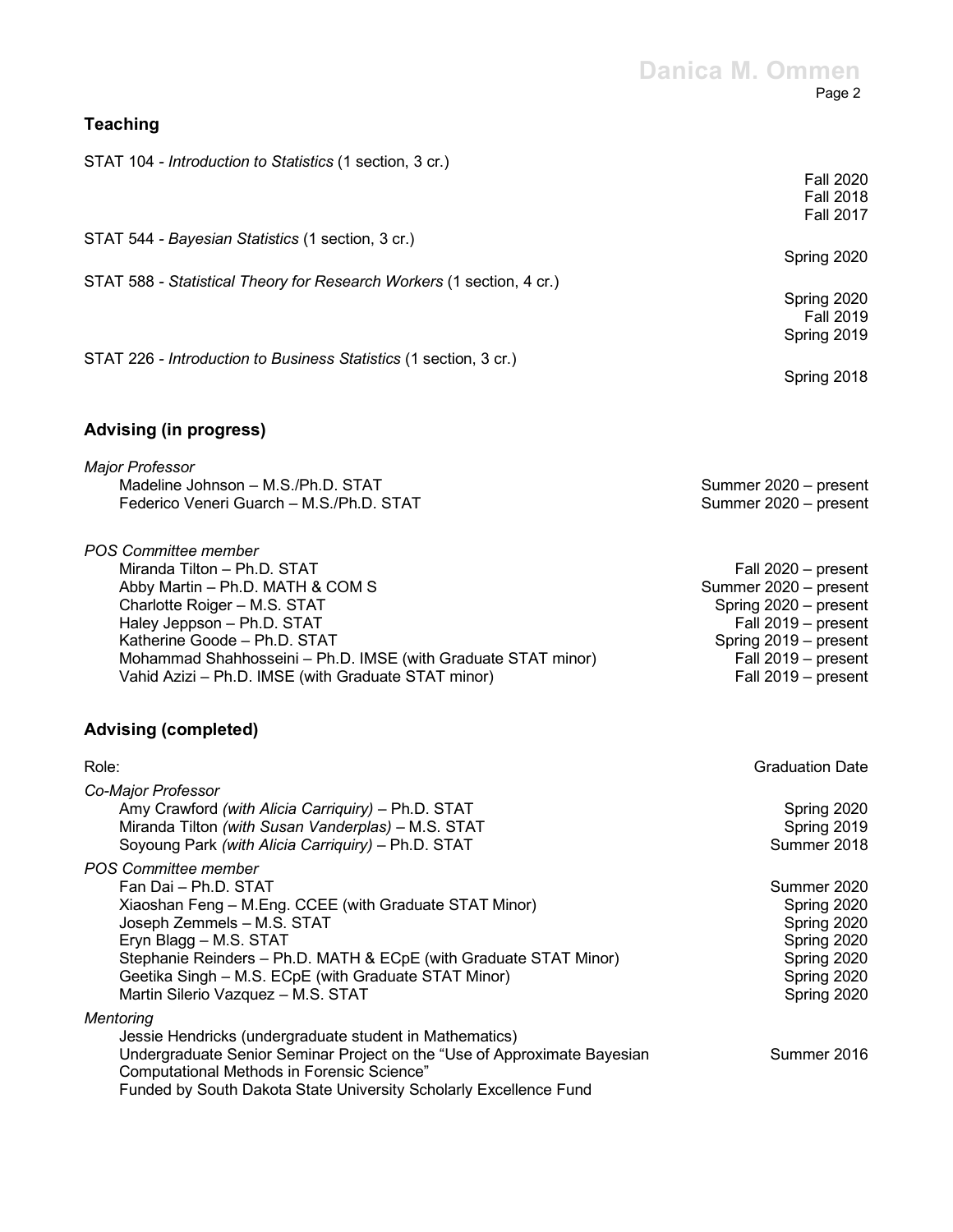#### **Grants**

*Accounting for Covariates in Forensic Error Rate Assessment and Evidence Interpretation* National Institute of Justice, Award # 2019-DU-BX-0011 Dr. Liansheng (Larry) Tang, GMU/UCF – Principal Investigator Dr. Danica Ommen, ISU – Principal Investigator on sub-award to ISU Total Funding: \$495,056 (2-year award) Funding to ISU: \$ 47,647 Project Dates: Sept. 2020 – Apr. 2022 *Statistical Infrastructure for the Use of Error Rate Studies in the Interpretation of Forensic Evidence* National Institute of Justice, Award # 2018-DU-BX-0228 Dr. Liansheng (Larry) Tang, GMU/UCF – Joint-Principal Investigator Dr. Danica Ommen, ISU – Joint-Principal Investigator Total Funding: \$197,669 (1-year award) Funding to ISU: \$ 60,581 Project Dates: Jan. 2019 – Sept. 2019, Sept. 2020 – May 2021 *Kinematic Validation of FDE Determinations about Writership of Questioned Handprinting and Handwriting* National Institute of Justice, Award # 2017-DN-BX-0148 Dr. Michael L. Caligiuri, UCSD – Principal Investigator Dr. Danica Ommen, ISU – Principal Investigator on sub-award to ISU Total Funding: \$464,910 (2-year award) Funding to ISU: \$ 94,898 Project Dates: Jan. 2018 – Dec. 2019

#### **Research Support**

*Center for Statistics and Applications in Forensic Evidence (CSAFE)* National Institute of Standard and Technology (NIST) Center of Excellence Cooperative Agreement #70NANB15H176 & #70NANB20H019 Alicia Carriquiry, Director

Aug. 2017—Present

CSAFE (non-competitive) Sub-awards with Dr. Danica Ommen, ISU – Principal Investigator

Total Funding: \$81,527 (Year 1)

- 1. *Machine learning methods for dependent score-data resulting from forensic evidence comparisons*
- 2. *Validation and reliability of score-based likelihood ratios for forensic evidence*
- 3. *Handwriting Evaluation (co-PI with Alicia Carriquiry)*

#### **Funded Graduate Research Assistants**

| Center for Statistics and Applications in Forensic Evidence              |                         |
|--------------------------------------------------------------------------|-------------------------|
| Andrew Lim (funded by CSAFE Project #3 above)                            | Spring 2021 – present   |
| Madeline Johnson (funded by CSAFE Project #3 above)                      | Summer 2020 - present   |
| Federico Veneri Guarch (funded by CSAFE Project #1 above)                | Summer 2020 - present   |
| Nathaniel Garton (as research advisor only, funded by Alicia Carriquiry) | Fall 2019 - Spring 2020 |

#### **Awards & Honors**

| Stephen E. Fienberg CSAFE Young Investigator Award                 | Sept. 2017 |
|--------------------------------------------------------------------|------------|
| Stephen E. Fienberg CSAFE Young Investigator Travel Award - \$1500 | June 2017  |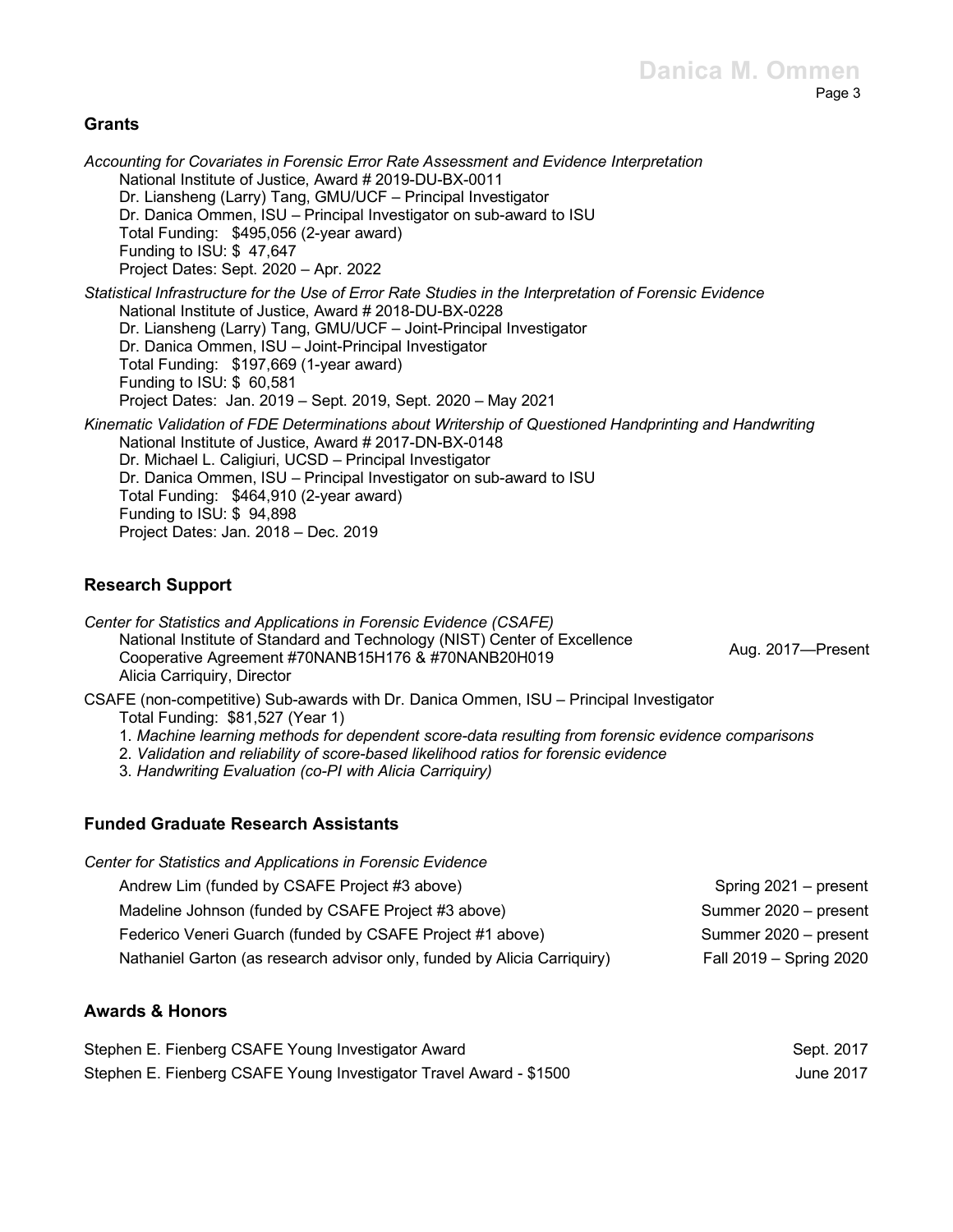# **Professional Service**

| Committee Work:                                                                                                                                                                                                                   |                       |
|-----------------------------------------------------------------------------------------------------------------------------------------------------------------------------------------------------------------------------------|-----------------------|
| American Statistical Association Advisory Committee on Forensic Science<br>Committee member                                                                                                                                       | Jan. 2021 - Present   |
| NIST Organization of Scientific Area Committees for Forensic Science<br>Gunshot Residue Subcommittee Member & Statistical Task Group Member                                                                                       | Oct. 2019 - Present   |
| Federal Bureau of Investigation Laboratory Division<br>Counterterrorism and Forensic Science Research Unit<br>Provide statistical support to various research projects                                                            | May 2015 - Present    |
| <b>Expert Working Group on Human Factors for Handwriting Examination</b><br>National Institute of Standards and Technology/National Institute of Justice<br>Provide statistical support to the group as a volunteer contributor   | June 2015 - Present   |
| Conference Organization:                                                                                                                                                                                                          |                       |
| The 11 <sup>th</sup> International Conference on Forensic Inference and Statistics<br>Scientific Committee member                                                                                                                 | March 2019 - Present  |
| South Dakota State University Data Science Symposium 2020<br>Scientific Committee member & Chair of invited speaker session                                                                                                       | Nov. 2019 - Feb. 2020 |
| <b>Session Chair</b><br>Statistical Foundations - Score-based Likelihood Ratios Session<br>International Conference on Forensic Inference and Statistics;<br>South Dakota State University; Minneapolis, MN                       | Sept. 2017            |
| Facilitated the Handwriting Modality Panel discussions<br>Symposium on Improving Biometric and Forensic Technology: The Future of<br><b>Research Datasets</b><br>National Institute of Standards and Technology; Gaithersburg, MD | Jan. 2015             |
| Peer Review:                                                                                                                                                                                                                      |                       |
| <b>Forensic Chemistry</b>                                                                                                                                                                                                         |                       |
| Journal of the American Statistical Association                                                                                                                                                                                   |                       |
| <b>Bayesian Analysis</b>                                                                                                                                                                                                          |                       |
| Law, Probability, and Risk                                                                                                                                                                                                        |                       |
| Journal of the American Society of Questioned Document Examiners<br>Editorial Review Board member (Jan. 2019 - Present)                                                                                                           |                       |
| Journal of Forensic Sciences                                                                                                                                                                                                      |                       |
| <b>Memberships to Academic Societies</b>                                                                                                                                                                                          |                       |
| American Statistical Association                                                                                                                                                                                                  | Jan. 2018-Present     |
| International Society for Bayesian Analysis                                                                                                                                                                                       | Jan. 2016-Present     |
| Institute of Mathematical Statistics                                                                                                                                                                                              | Jan. 2014-Present     |

Golden Key National Honour Society Sept. 2010—Present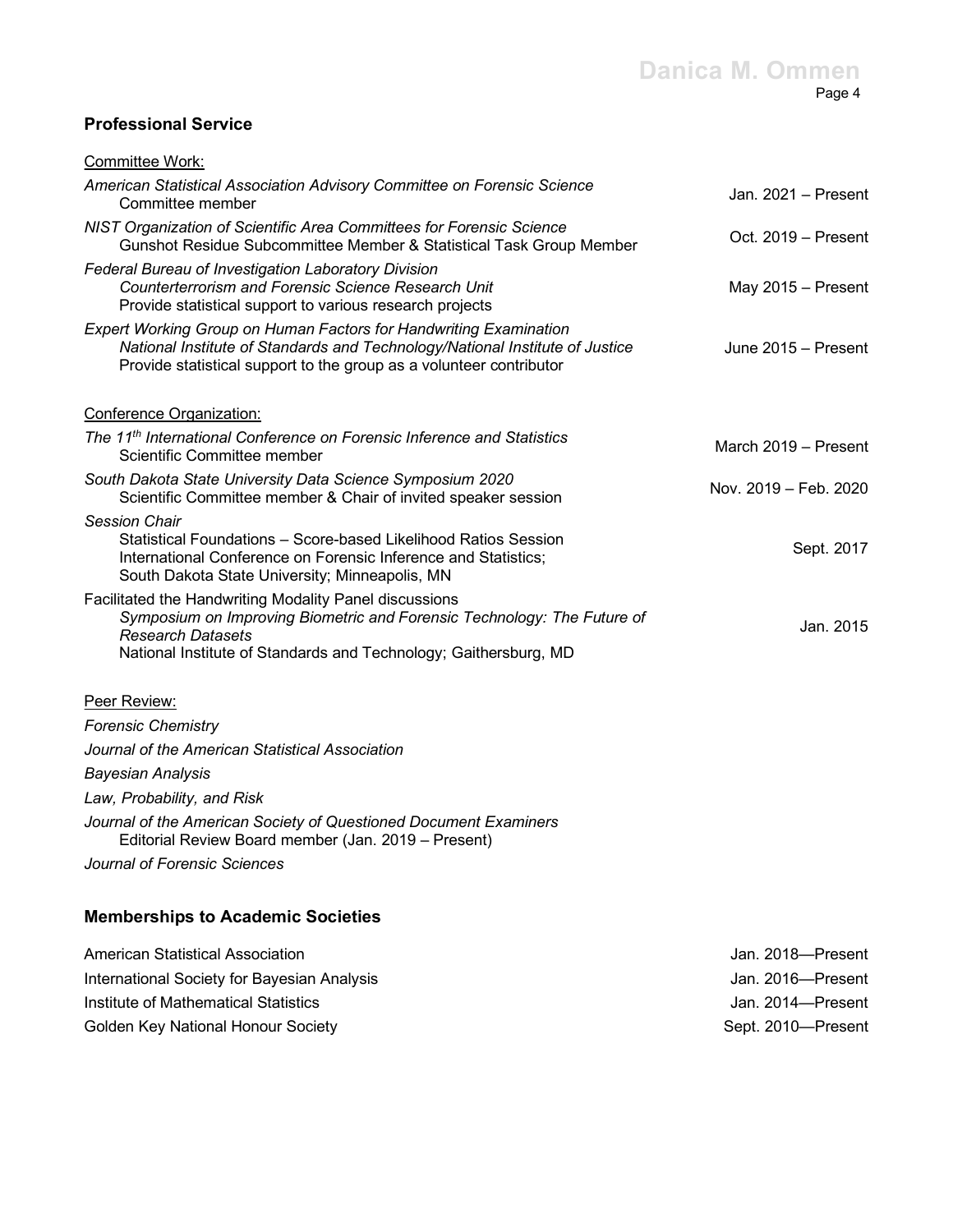## **Invited Presentations & Panels**

| "A Method of Forensic Evidence Interpretation Using Error Rates"<br>Danica Ommen, Larry Tang, and Christopher Saunders<br>ICSA 2020 Applied Statistics Symposium; International Chinese Statistical Association;<br><b>Virtual Conference</b>                                                                                                          | Dec. 2020        |
|--------------------------------------------------------------------------------------------------------------------------------------------------------------------------------------------------------------------------------------------------------------------------------------------------------------------------------------------------------|------------------|
| "A Method of Forensic Evidence Interpretation Using Error Rates"<br>Danica Ommen, Larry Tang, and Christopher Saunders<br>Joint Statistical Meetings 2020; American Statistical Association;<br><b>Virtual Conference</b>                                                                                                                              | Aug. 2020        |
| "Which Forensic Likelihood Ratio Approach is Better?"<br>Danica Ommen and Peter Vergeer<br>10th International Workshop on Simulation and Statistics;<br>Universitat Salzburg; Salzburg, Austria                                                                                                                                                        | Sept. 2019       |
| "Which statistical paradigm should I use for forensic evidence interpretation?"<br>Danica Ommen and Christopher Saunders<br>ICSA 2019 Applied Statistics Symposium; International Chinese Statistical Association;<br>Rayleigh, NC                                                                                                                     | <b>June 2019</b> |
| "Different Paradigms of Interpretation for Forensic Value of Evidence Quantification"<br>Danica Ommen, Christopher Saunders, Reinoud Stoel, and Peter Vergeer<br>University of North Carolina at Chapel Hill, Department of Statistics and Operations<br>Research, STOR Colloquium; Chapel Hill, NC                                                    | Nov. 2017        |
| "Research Overview: Approximate Solutions to the Forensic Identification of Source<br>Problems"<br>Danica Ommen<br>Iowa State University Department of Statistics and Center for Statistics and Applications<br>in Forensic Evidence Joint-Seminar; Ames, IA (invited interview seminar)                                                               | Apr. 2017        |
| "Current Research Overview: Strategies for Characterizing Various Aspects of Uncertainty in<br><b>Forensic Identification of Source Problems"</b><br>Danica Ommen<br>University of Central Florida National Center of Forensic Science and Department of<br>Statistics Joint-Seminar; Orlando, FL (invited interview seminar)                          | Apr. 2017        |
| "A South Dakotan's View on the Difference between the Bayes Factor and the Likelihood<br>Ratio"<br>Danica Ommen<br>Netherlands Forensic Institute; The Hague, The Netherlands                                                                                                                                                                          | Feb. 2017        |
| "Research Overview: Approximations to the Value of Evidence for Forensic Identification of<br>Source Problems"<br>Danica Ommen<br>South Dakota State University Department of Mathematics and Statistics Seminar;<br>Brookings, SD (invited interview seminar)                                                                                         | Jan. 2017        |
| "New Approaches to the Quantification of Trace Evidence for Source Identification"<br>Danica Ommen, Christopher Saunders, and JoAnn Buscaglia<br>Technical Colloquium: Quantifying the Weight of Forensic Evidence<br>International Biometric Performance Testing Conference 2016;<br>National Institute of Standards and Technology; Gaithersburg, MA | May 2016         |
| Panel on the Use of Interval Quantifications for the Value of Forensic Evidence<br>Danica Ommen (panel presenter and discussant)<br>Technical Colloquium: Quantifying the Weight of Forensic Evidence<br>International Biometric Performance Testing Conference 2016;<br>National Institute of Standards and Technology; Gaithersburg, MA              | May 2016         |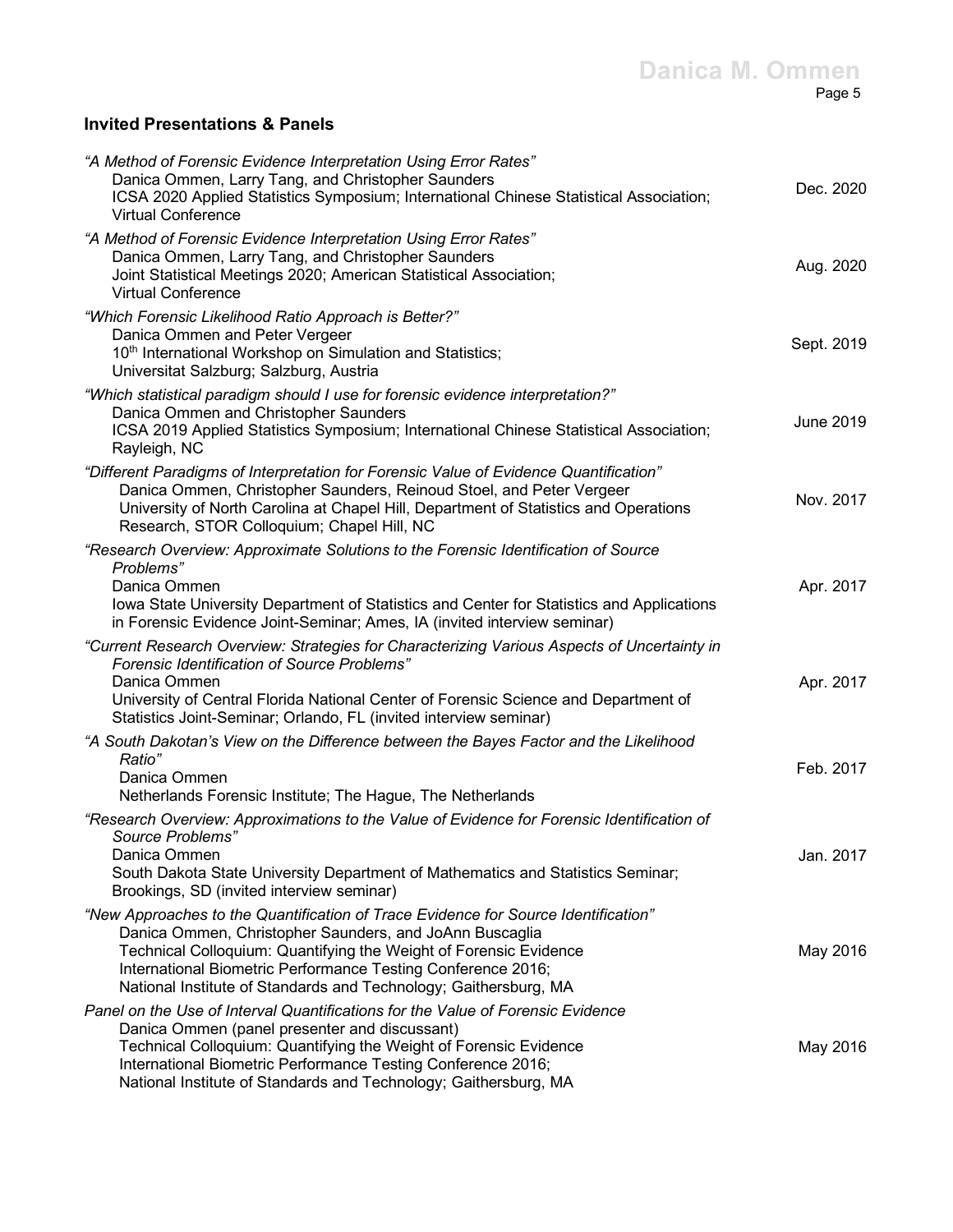| "Recent Developments in Approximate Solutions to Forensic Source Identification Problems" |           |
|-------------------------------------------------------------------------------------------|-----------|
| Danica Ommen, Chris Saunders, and JoAnn Buscaglia                                         |           |
| Algorithms for Threat Detection Program Review;                                           | July 2015 |
| Defense Threat Reduction Agency and the National Science Foundation                       |           |
| Arlington, VA                                                                             |           |

### **Contributed Presentations**

| "Pairwise comparison scores for handwritten questioned documents"<br>Danica Ommen, Cami Fuglsby, Christopher Saunders, Michael Caligiuri,<br>Linton Mohammed, and JoAnn Buscaglia<br>American Academy of Forensic Science Annual Scientific Meeting; Baltimore, MD                                                | Feb. 2019  |
|-------------------------------------------------------------------------------------------------------------------------------------------------------------------------------------------------------------------------------------------------------------------------------------------------------------------|------------|
| "A Solution to the Forensic Identification of Source Problems using Fiducial Inference"<br>Danica Ommen, Jan Hannig, and Jonathan Williams<br>Joint Statistical Meetings; American Statistical Association; Vancouver, BC, Canada                                                                                 | Aug. 2018  |
| "How strong is the evidence? And how can you tell?"<br>Danica Ommen and Marjan Sjerps<br>2018 ISBA World Meeting, International Society for Bayesian Analysis; Edinburgh, UK                                                                                                                                      | Jun. 2018  |
| "To differentiate or not to differentiate"<br>Danica Ommen, Larry Tang, and Cami Fuglsby<br>Symposium on Error Rates for Evidence Interpretation, Center for Statistical Applications<br>in Forensic Evidence; Arlington, VA                                                                                      | Jan. 2018  |
| "Recent Developments on a Distributional Quantification for the Likelihood Ratio"<br>Danica Ommen, Cedric Neumann, and Christopher Saunders<br>International Conference on Forensic Inference and Statistics;<br>South Dakota State University; Minneapolis, MN                                                   | Sept. 2017 |
| "Different Paradigms of Interpretation for Forensic Value of Evidence Quantification"<br>Danica Ommen, Christopher Saunders, Reinoud Stoel, and Peter Vergeer<br>Joint Statistical Meetings; American Statistical Association;<br>Baltimore, MD (Contributed Presentation)                                        | Aug. 2017  |
| "Information Criteria Approximations to the Value of Evidence for Forensic Identification of<br>Source Problems"<br>Danica Ommen and Christopher Saunders<br>Joint Statistical Meetings; American Statistical Association;<br>Chicago, IL (Contributed Presentation)                                              | Aug. 2016  |
| "Convergence of Different Computationally Efficient Approximations of the Weight of the<br>Forensic Evidence"<br>Danica Ommen, Doug Armstrong, Cedric Neumann, and Chris Saunders<br>European Academy of Forensic Sciences Conference;<br>European Network of Forensic Science Institutes; Prague, Czech Republic | Sept. 2015 |
| "Convergence of Different Computationally Efficient Approximations of the Weight of the<br><b>Forensic Evidence"</b><br>Danica Ommen, Chris Saunders, and Cedric Neumann<br>Joint Statistical Meetings; American Statistical Association; Seattle, WA                                                             | Aug. 2015  |
| "The Common Source Value of Evidence in the Presence of Uncertainty about the Alternative<br>Source Population"<br>Danica Ommen<br>Computational Science and Statistics Seminar; South Dakota State University<br>Brookings, SD                                                                                   | Oct. 2014  |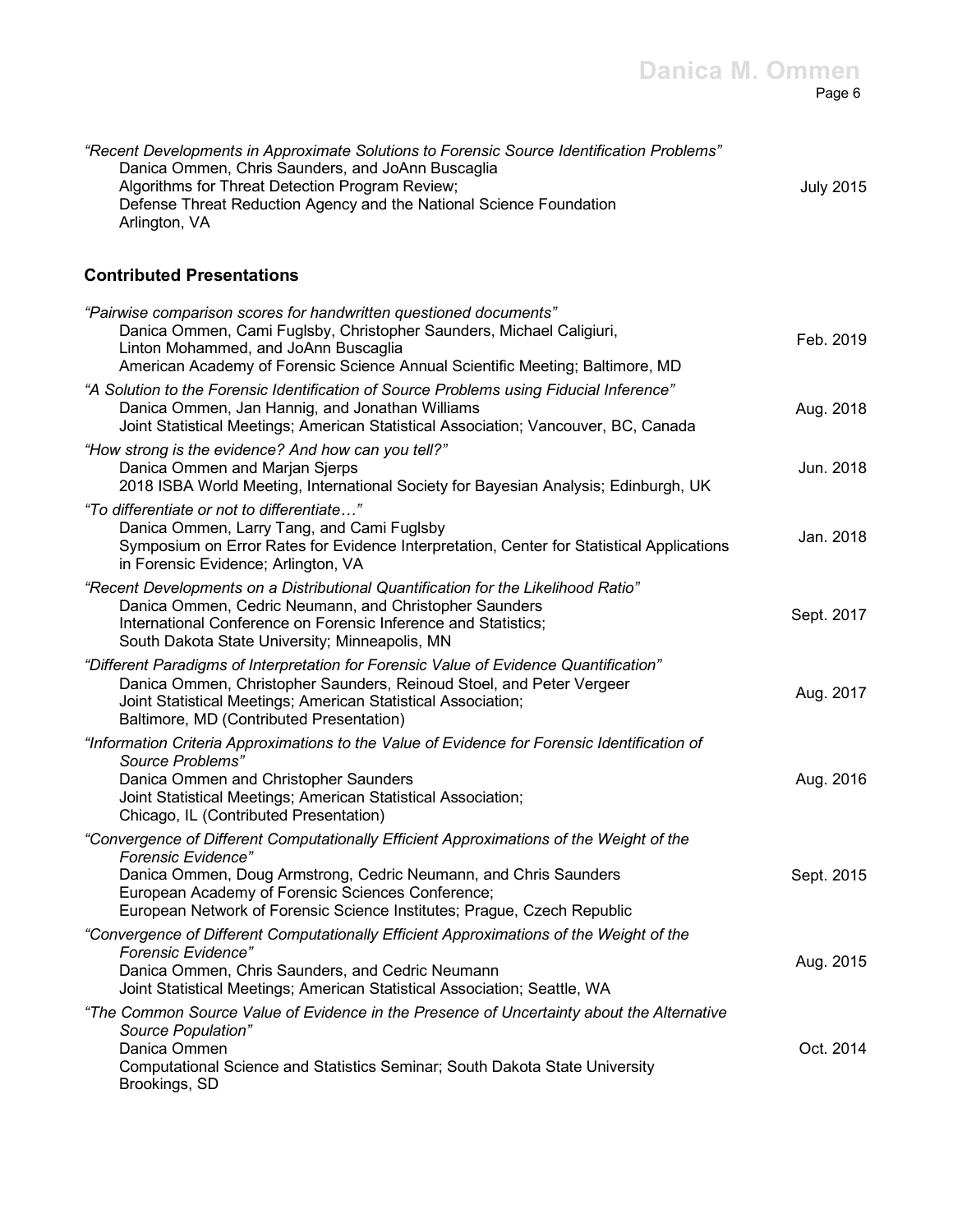#### **Danica M. Ommen** Page 7

## **Poster Presentations**

| "Statistical Infrastructure for the Use of Error Rate Studies in the Interpretation of Forensic<br>Evidence"<br>Danica Ommen, Larry Tang, Cami Fuglsby, Christopher Saunders, Susan Vanderplas<br>CSAFE All-Hands Meeting; Ames, IA                                                                                                                                                | May 2019         |
|------------------------------------------------------------------------------------------------------------------------------------------------------------------------------------------------------------------------------------------------------------------------------------------------------------------------------------------------------------------------------------|------------------|
| "Kinematic Validation of FDE Determinations about Writership for Questioned Handprinting<br>and Handwriting"<br>Danica Ommen, Michael Caligiuri, Cami Fuglsby, Christopher Saunders, Linton<br>Mohammed<br>CSAFE All-Hands Meeting; Ames, IA                                                                                                                                       | May 2019         |
| "Pairwise Scores for Designing Handwritten Document Comparisons"<br>Danica Ommen, Cami Fuglsby, Christopher Saunders, Michael Caligiuri,<br>Linton Mohammed, and JoAnn Buscaglia<br>Forensics@NIST 2018 Conference; Gaithersburg, MD                                                                                                                                               | Nov. 2018        |
| "Statistical Characterization of Commercial and Home-made Aluminum in Explosives Using<br>Automated Particle Micromorphometry"<br>JenaMarie Baldaino, Danica Ommen*, Cami Fuglsby, Christopher Saunder, Jack<br>Heitpas, and JoAnn Buscaglia*<br>American Academy of Forensic Science Annual Scientific Meeting; Seattle, WA<br>(*co-presenters)                                   | Feb. 2018        |
| "Statistical Characterization of Commercial and Home-made Aluminum in Explosives Using<br>Automated Particle Micromorphometry"<br>JenaMarie Baldaino*, Danica Ommen*, Cami Fuglsby, Christopher Saunder, Jack<br>Heitpas, and JoAnn Buscaglia<br>Impression, Pattern, and Trace Evidence Symposium; Forensic Technology Center of<br>Excellence; Arlington, VA<br>(*co-presenters) | Jan. 2018        |
| "Information Criteria Approximations to the Value of Evidence for Forensic Identification of<br>Source Problems"<br>Danica Ommen and Christopher Saunders<br>International Society for Bayesian Analysis 2016 World Meeting;<br>Cagliari, Sardinia, Italy                                                                                                                          | <b>June 2016</b> |
| "The Interpretation and Presentation of Trace Element Analysis of High Purity Copper<br>Evidence"<br>Chris Saunders, Danica Ommen*, Joshua Dettman, and JoAnn Buscaglia<br>European Academy of Forensic Sciences Conference;<br>European Network of Forensic Science Institutes;<br>Prague, Czech Republic                                                                         | Sept. 2015       |
| "Computational and Statistical Aspects of the Forensic Identification Source Problem"<br>Danica Ommen, Chris Saunders, and Cedric Neumann<br>Joint Statistical Meetings; American Statistical Association;<br>Boston, MA.                                                                                                                                                          | Aug. 2014        |
| <b>Coauthored Presentations (* indicates presenter)</b>                                                                                                                                                                                                                                                                                                                            |                  |

| "An Evaluation of Score-Based Likelihood Ratios (SLRs) for Glass Data"<br>Federico Veneri* and Danica Ommen<br>American Academy of Forensic Science Annual Scientific Meeting; held virtually (Poster) | Feb. 2021 |
|--------------------------------------------------------------------------------------------------------------------------------------------------------------------------------------------------------|-----------|
| "Quantitative Support for Forensic Document Examination in an Open Set using Random<br>Forests"                                                                                                        |           |
| Madeline Q. Johnson*, Danica Ommen, and Alicia L. Carriquiry<br>American Academy of Forensic Science Annual Scientific Meeting; held virtually (Poster)                                                | Feb. 2021 |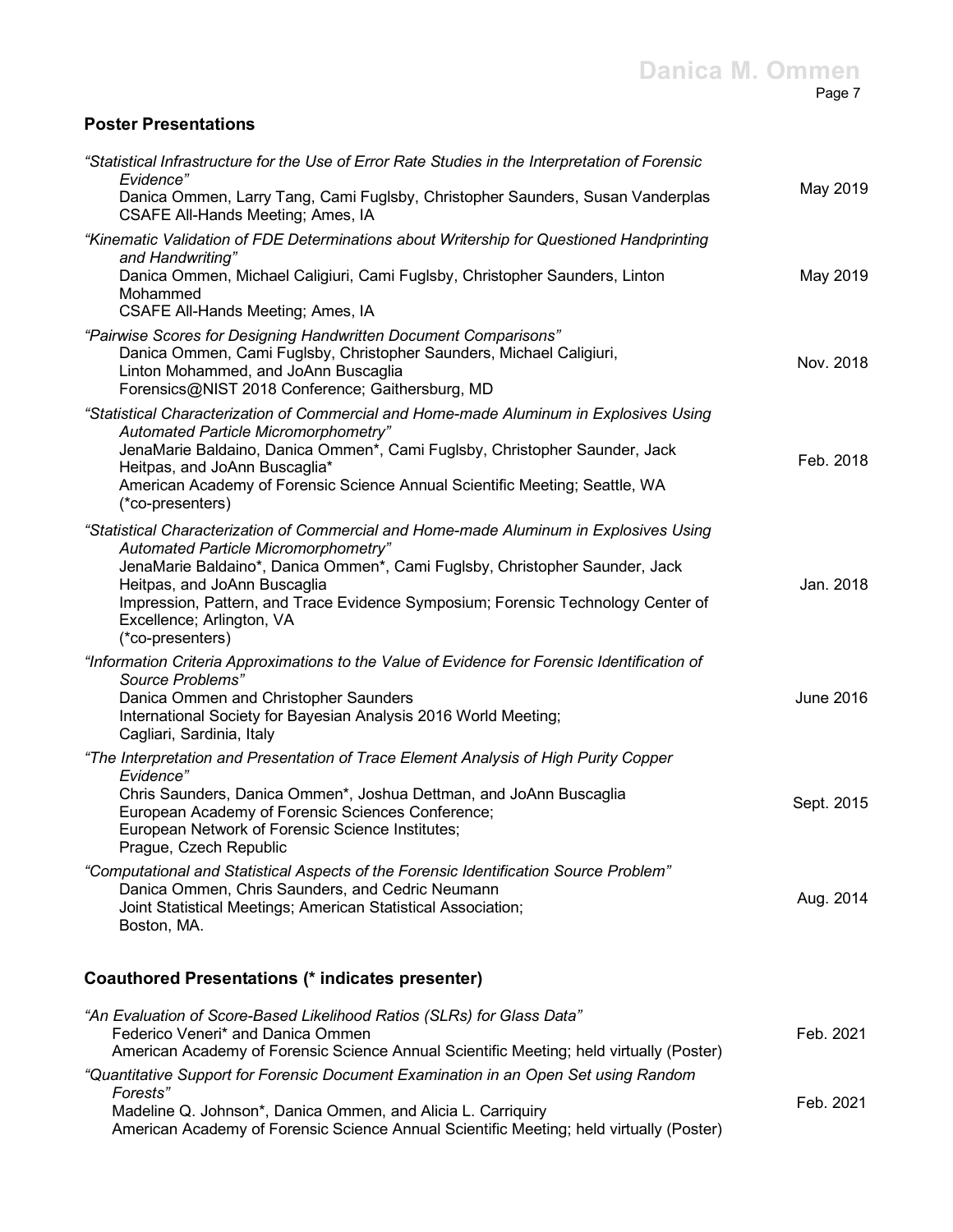| "Relationships between Handwriting Slant and Demographics"<br>Anyesha Ray*, Alicia L. Carriquiry, and Danica Ommen<br>American Academy of Forensic Science Annual Scientific Meeting; held virtually (Poster)                                                                                                                                         | Feb. 2021        |
|-------------------------------------------------------------------------------------------------------------------------------------------------------------------------------------------------------------------------------------------------------------------------------------------------------------------------------------------------------|------------------|
| "Statistical Analysis of Handwriting: Probabilistic Outcomes for Closed-Set Writer<br><i>Identification"</i><br>Amy Crawford*, Alicia Carriquiry, Danica Ommen<br>American Academy of Forensic Science Annual Scientific Meeting; Anaheim, CA                                                                                                         | Feb. 2020        |
| "The Interaction of Writing Profiles and Automated Scoring Rules"<br>Cami Fuglsby*, Michael Caligiuri, Danica Ommen, Chris Saunders, JoAnn Buscaglia<br>American Academy of Forensic Science Annual Scientific Meeting; Anaheim, CA                                                                                                                   | Feb. 2020        |
| "Further development of scoring rules for sample comparisons using automated particle<br>micromorphometry of aluminum (AI) powders"<br>Kayla Moquin*, Cami Fuglsby*, JenaMarie Baldaino, Danica Ommen, Christopher<br>Saunders, Jack Hieptas, JoAnn Buscaglia<br>American Academy of Forensic Science Annual Scientific Meeting; Anaheim, CA (Poster) | Feb. 2020        |
| "The Confidence Interval for the Likelihood Ratio with Application to Biometrics"<br>Larry Tang*, Danica Ommen, Elham Tabassi, Xiaochen Zhu<br>10th International Workshop on Simulation and Statistics;<br>Universitat Salzburg; Salzburg, Austria (Invited Presentation)                                                                            | Sept. 2019       |
| "The Incorporation of U-processes for Bayesian Approaches to Pattern Recognition with<br>Application to Forensic Source Identification"<br>Cami Fuglsby, Chris Saunders*, Danica Ommen, JoAnn Buscaglia<br>10 <sup>th</sup> International Workshop on Simulation and Statistics;<br>Universitat Salzburg; Salzburg, Austria (Invited Presentation)    | Sept. 2019       |
| "A Class of Score Functions for the Analysis of Kinematic Handwriting Data"<br>Cami Fuglsby*, Christopher Saunders, Danica Ommen, Michael Caligiuri<br>10 <sup>th</sup> International Workshop on Simulation and Statistics;<br>Universitat Salzburg; Salzburg, Austria (Poster)                                                                      | Sept. 2019       |
| "A Bayesian Hierarchical Model for Forensic Writer Identification"<br>Amy Crawford*, Alicia Carriquiry, Danica Ommen<br>10 <sup>th</sup> International Workshop on Simulation and Statistics;<br>Universitat Salzburg; Salzburg, Austria (Poster)                                                                                                     | Sept. 2019       |
| "The Development of Score Functions for the Analysis of Kinematic Handwriting Data"<br>Cami Fuglsby*, Chris Saunders, Danica Ommen, Michael Caligiuri<br>Department of Mathematics & Statistics Seminar;<br>South Dakota State University; Brookings, SD                                                                                              | Sept. 2019       |
| "Statistical Analysis of Handwriting for Writer Identification"<br>Amy Crawford*, Nick Berry, Alicia Carriquiry, Danica Ommen<br>American Society of Questioned Document Examiners (ASQDE) Annual Meeting<br>Cary, NC                                                                                                                                 | Aug. 2019        |
| "A Bayesian Hierarchical Mixture Model with Applications in Forensic Handwriting Analysis"<br>Amy Crawford*, Nick Berry, Alicia Carriquiry, Danica Ommen<br>Joint Statistical Meetings, American Statistical Association; Denver, CO                                                                                                                  | <b>July 2019</b> |
| "Forensic Analysis of Handwriting"<br>Alicia Carriquiry*, Amy Crawford, Nick Berry, Danica Ommen<br>VI Latin American Meeting of Bayesian Statistics (VI COBAL); Lima, Peru                                                                                                                                                                           | <b>July 2019</b> |
| "New Developments in the Interpretation of Pairwise Comparison Procedures for a Class of<br>Forensic Applications Related to Improvised Explosive Devices"<br>Cami Fuglsby*, Christopher P. Saunders, Danica Ommen, JenaMarie Baldaino, JoAnn<br>Buscaglia, Jack Hietpas<br>University of Kentucky Department of Statistics Seminar; Lexington, KY    | Feb. 2019        |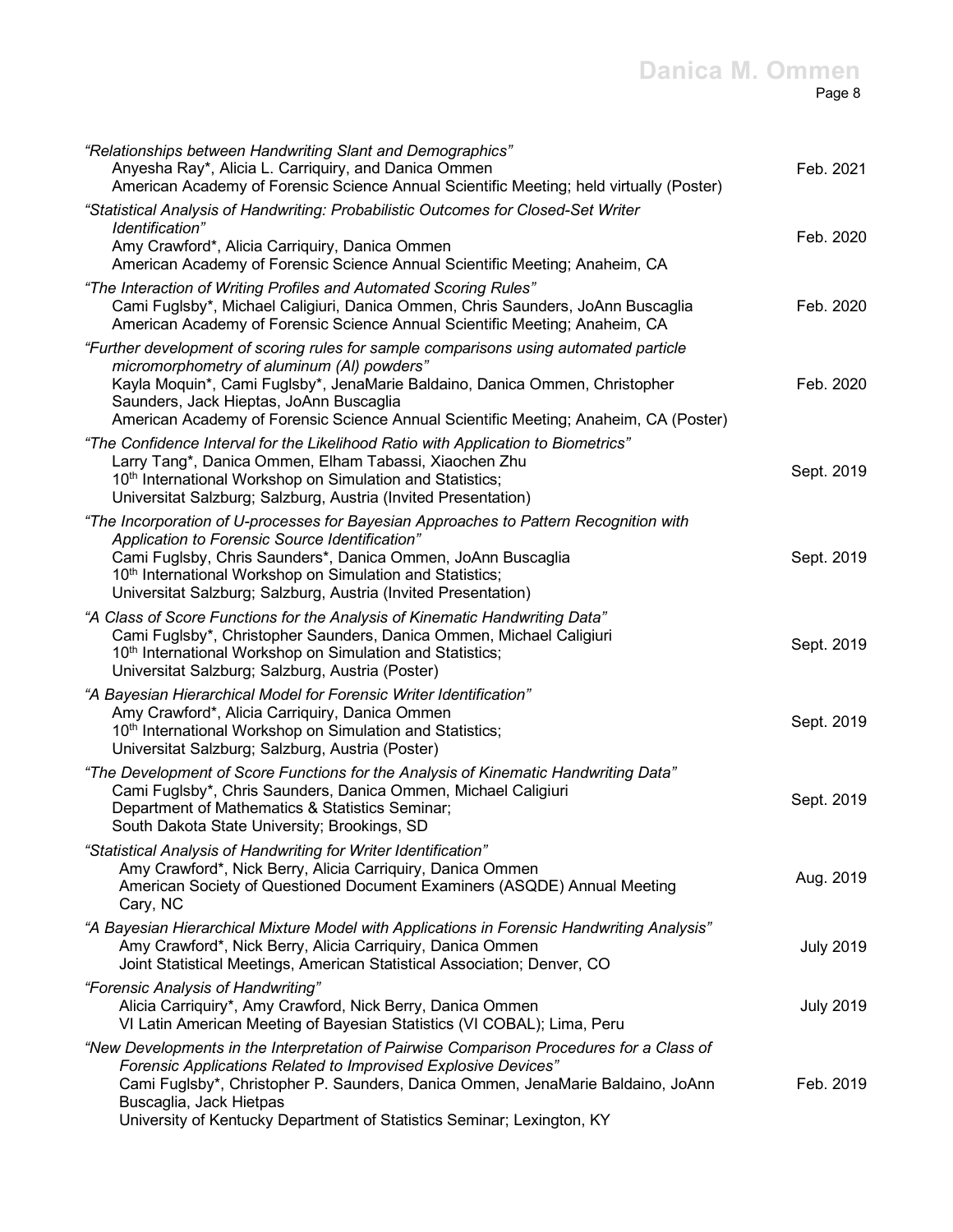#### **Danica M. Ommen** Page 9

| "On the Development of Score Rules for the Pairwise Sample Comparison of Particle<br>Micromorphometry of Aluminum (AI) Powders"                                                                                                                                                                                                                      |            |
|------------------------------------------------------------------------------------------------------------------------------------------------------------------------------------------------------------------------------------------------------------------------------------------------------------------------------------------------------|------------|
| Cami Fuglsby, Danica Ommen, JenaMarie Baldaino, Jack Hietpas, Christopher<br>Saunders*, and JoAnn Buscaglia*<br>American Academy of Forensic Science Annual Scientific Meeting; Baltimore, MD                                                                                                                                                        | Feb. 2019  |
| "Exploratory Analysis of Handwriting Features: Investigating Numeric Measurements of                                                                                                                                                                                                                                                                 |            |
| Writing"<br>Amy Crawford*, Nick Berry, Alicia Carriquiry, Danica Ommen<br>American Academy of Forensic Science Annual Scientific Meeting; Baltimore, MD                                                                                                                                                                                              | Feb. 2019  |
| "Characterization of commercial and home-made aluminum powders via micromorphomertic                                                                                                                                                                                                                                                                 |            |
| analysis"<br>JenaMarie Baldaino, Danica Ommen, Cami Fuglsby, Christopher Saunders, Jack<br>Hietpas, and JoAnn Buscaglia*<br>European Academy of Forensic Sciences Conference;<br>European Network of Forensic Science Institutes; Lyon, France                                                                                                       | Aug. 2018  |
| "FDE Conclusion Scales: Rev. Bayes or Prof. Kirk? (Part 1)"                                                                                                                                                                                                                                                                                          |            |
| Linton Mohammed*, Cami Fuglsby, Christopher Saunders, Danica Ommen, Michael<br>Caligiuri, and JoAnn Buscaglia<br>Annual General Meeting of the American Society of Questioned Document Examiners;<br>ASQDE and Southwestern Association of Forensic Document Examiners; Park City, UT                                                                | Aug. 2018  |
| "FDE Conclusion Scales: Rev. Bayes or Prof. Kirk? (Part 2)"<br>Linton Mohammed, Cami Fuglsby*, Christopher Saunders, Danica Ommen, Michael<br>Caligiuri, and JoAnn Buscaglia<br>Annual General Meeting of the American Society of Questioned Document Examiners;<br>ASQDE and Southwestern Association of Forensic Document Examiners; Park City, UT | Aug. 2018  |
| "A Modified Two-Stage Approach to the Interpretation of Forensic Evidence"<br>Cami Fuglsby*, Christopher Saunders, Danica Ommen, and JoAnn Buscaglia<br>Joint Statistical Meetings, American Statistical Association<br>Vancouver, BC, Canada                                                                                                        | Aug. 2018  |
| "On the use of Bayesian p-Values for Forensic Identification of Source Problems"<br>Cami Fuglsby*, Christopher Saunders, Danica Ommen, and JoAnn Buscaglia<br>2018 ISBA World Meeting, International Society for Bayesian Analysis<br>Edinburgh, UK                                                                                                  | Jun. 2018  |
| "Several approaches to the LR: which is better?"                                                                                                                                                                                                                                                                                                     |            |
| Peter Vergeer* and Danica Ommen<br>International Conference on Forensic Inference and Statistics;<br>South Dakota State University; Minneapolis, MN                                                                                                                                                                                                  | Sept. 2017 |
| "Approximate Bayesian Computation in Forensic Science"<br>Jessie Hendricks*, Cedric Neumann, Christopher Saunders, and Danica Ommen<br>International Conference on Forensic Inference and Statistics;<br>South Dakota State University; Minneapolis, MN                                                                                              | Sept. 2017 |
| "Characterization of Aluminum Powders in Explosives Utilizing Particle Micromorphometry"                                                                                                                                                                                                                                                             |            |
| JenaMarie Baldaino*, Danica Ommen, Cami Fuglsby, Christopher Saunders, Jack<br>Hietpas, and JoAnn Buscaglia<br>International Conference on Forensic Inference and Statistics;<br>South Dakota State University; Minneapolis, MN (Poster)                                                                                                             | Sept. 2017 |
| "On the Different Classes of Forensic Identification of Source Problems"                                                                                                                                                                                                                                                                             |            |
| Danica Ommen, Christopher Saunders*, and Cedric Neumann,<br>Loint Statistical Meetings: American Statistical Association:                                                                                                                                                                                                                            | Aug. 2016  |

Joint Statistical Meetings; American Statistical Association; Chicago, IL